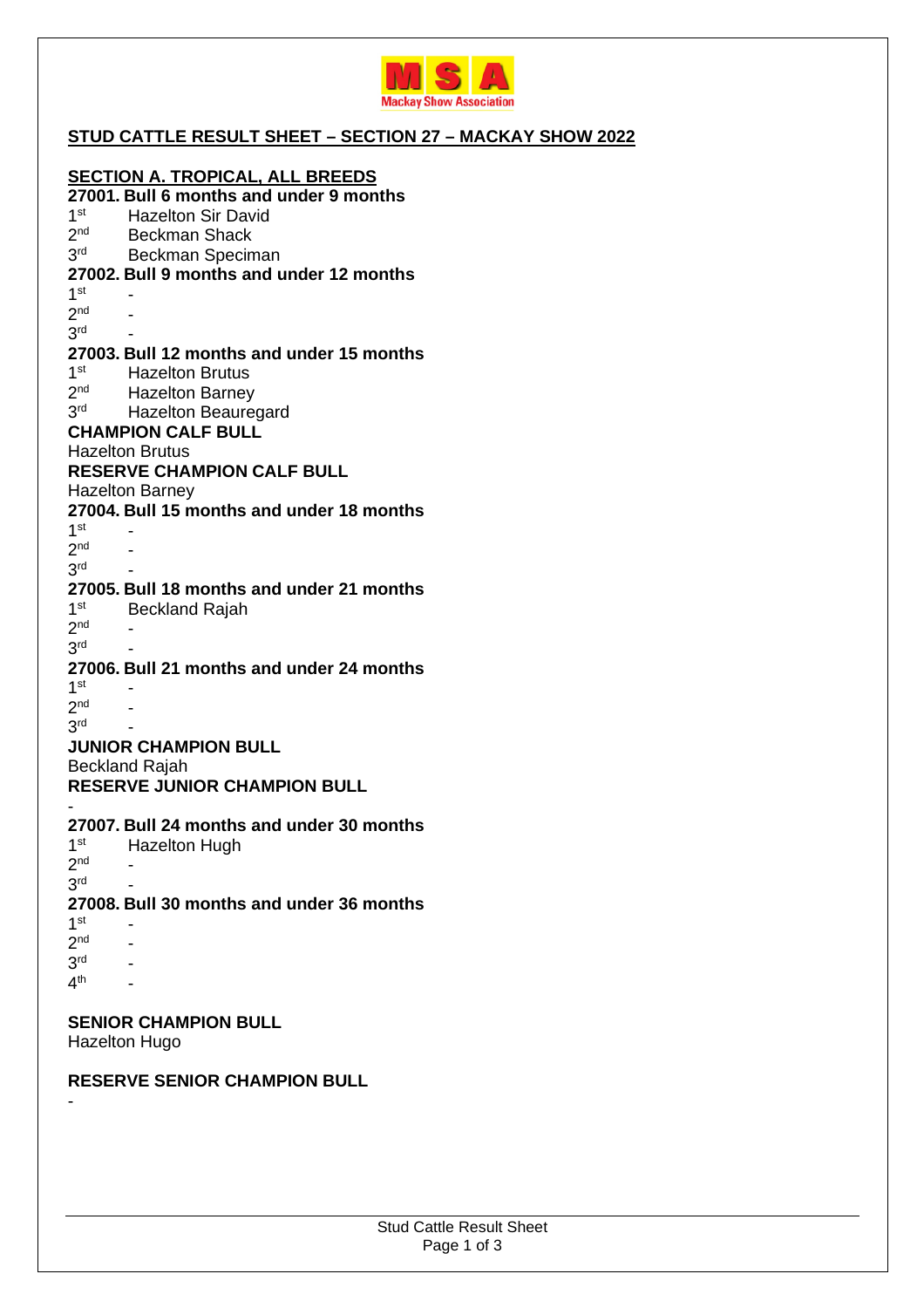|                                                                     | <b>INTERDIVISION CHAMPION COMPEDTITION - SUPREME CHAMPION MALE</b> |  |  |
|---------------------------------------------------------------------|--------------------------------------------------------------------|--|--|
|                                                                     | <b>Hazelton Brutus</b>                                             |  |  |
|                                                                     | 27009. Female 6 months and under 9 months                          |  |  |
| 1 <sup>st</sup>                                                     | <b>Backland Sleeping Beauty</b>                                    |  |  |
| 2 <sub>nd</sub>                                                     |                                                                    |  |  |
| 3 <sup>rd</sup>                                                     |                                                                    |  |  |
|                                                                     | 27010. Female 9 months and under 12 months                         |  |  |
| 1 <sup>st</sup>                                                     | <b>Cloudbreak Sansa</b>                                            |  |  |
| 2 <sub>nd</sub>                                                     |                                                                    |  |  |
| 3 <sup>rd</sup>                                                     |                                                                    |  |  |
|                                                                     | 27011. Female 12 months and under 15 months                        |  |  |
| 1 <sup>st</sup>                                                     | <b>Hazelton Donna Isabelle</b>                                     |  |  |
| 2 <sup>nd</sup>                                                     | <b>Hazelton Dora</b>                                               |  |  |
| 3 <sup>rd</sup>                                                     | <b>Beckland Stella</b>                                             |  |  |
| <b>CHAMPION CALF FEMALE</b>                                         |                                                                    |  |  |
| Hazelton Donna Isabella                                             |                                                                    |  |  |
|                                                                     | <b>RESERVE CHAMPION FEMALE CALF</b>                                |  |  |
|                                                                     | <b>Hazelton Dora</b>                                               |  |  |
|                                                                     | 27012. Female 15 months and under 18 months                        |  |  |
| 1 <sup>st</sup>                                                     | <b>Cloudbreak Red Velvet</b>                                       |  |  |
| 2 <sup>nd</sup>                                                     | <b>Cloudbreak Rascal</b>                                           |  |  |
| 3 <sup>rd</sup>                                                     | <b>Cloudbreak Ruby</b>                                             |  |  |
|                                                                     | 27013. Female 18 months and under 21 months                        |  |  |
| 1 <sup>st</sup>                                                     | <b>Beckman Reality</b>                                             |  |  |
| 2 <sub>nd</sub>                                                     |                                                                    |  |  |
| 3 <sup>rd</sup>                                                     |                                                                    |  |  |
|                                                                     | 27014. Female 21 months and under 24 months                        |  |  |
| 1 <sup>st</sup>                                                     |                                                                    |  |  |
| 2 <sub>nd</sub>                                                     |                                                                    |  |  |
| 3 <sup>rd</sup>                                                     |                                                                    |  |  |
|                                                                     | <b>JUNIOR CHAMPION FEMALE</b>                                      |  |  |
|                                                                     | <b>Beckman Reality</b>                                             |  |  |
| <b>RESERVE JUNIOR CHAMPION FEMALE</b>                               |                                                                    |  |  |
| <b>Cloudbreak Red Velvet</b>                                        |                                                                    |  |  |
|                                                                     | 27015. Female 24 months and under 30 months                        |  |  |
|                                                                     | 1 <sup>st</sup> Hazelton Donna Theresa                             |  |  |
| 2 <sub>nd</sub>                                                     | <b>Hazelton Lady Empress</b>                                       |  |  |
| 3 <sup>rd</sup>                                                     |                                                                    |  |  |
|                                                                     | 27016. Female 30 months and under 36 months                        |  |  |
| 1 <sup>st</sup>                                                     | Cloudbreak Oak Heart                                               |  |  |
| 2 <sub>nd</sub>                                                     | <b>Cloudbreak Phoenix</b>                                          |  |  |
| 3 <sup>rd</sup>                                                     | Cloudbreak Jacky                                                   |  |  |
|                                                                     | 27017. Female 36 months and under 48 months                        |  |  |
| 1 <sup>st</sup>                                                     |                                                                    |  |  |
| 2 <sub>nd</sub>                                                     |                                                                    |  |  |
| 3 <sup>rd</sup>                                                     |                                                                    |  |  |
| <b>SENIOR CHAMPION FEMALE</b>                                       |                                                                    |  |  |
| <b>Hazelton Donna Theresa</b>                                       |                                                                    |  |  |
| <b>RESERVE SENIOR CHAMPION FEMALE</b>                               |                                                                    |  |  |
| <b>Hazelton Lady Empress</b>                                        |                                                                    |  |  |
| <b>INTERDIVISION CHAMPION COMPETITION - SUPREME CHAMPION FEMALE</b> |                                                                    |  |  |
| <b>Hazelton Donna Theresa</b>                                       |                                                                    |  |  |
|                                                                     |                                                                    |  |  |
|                                                                     | <b>SUPREME CHAMPION BEAST OF SHOW</b>                              |  |  |
|                                                                     | <b>Hazelton Donna Theresa</b>                                      |  |  |
|                                                                     |                                                                    |  |  |